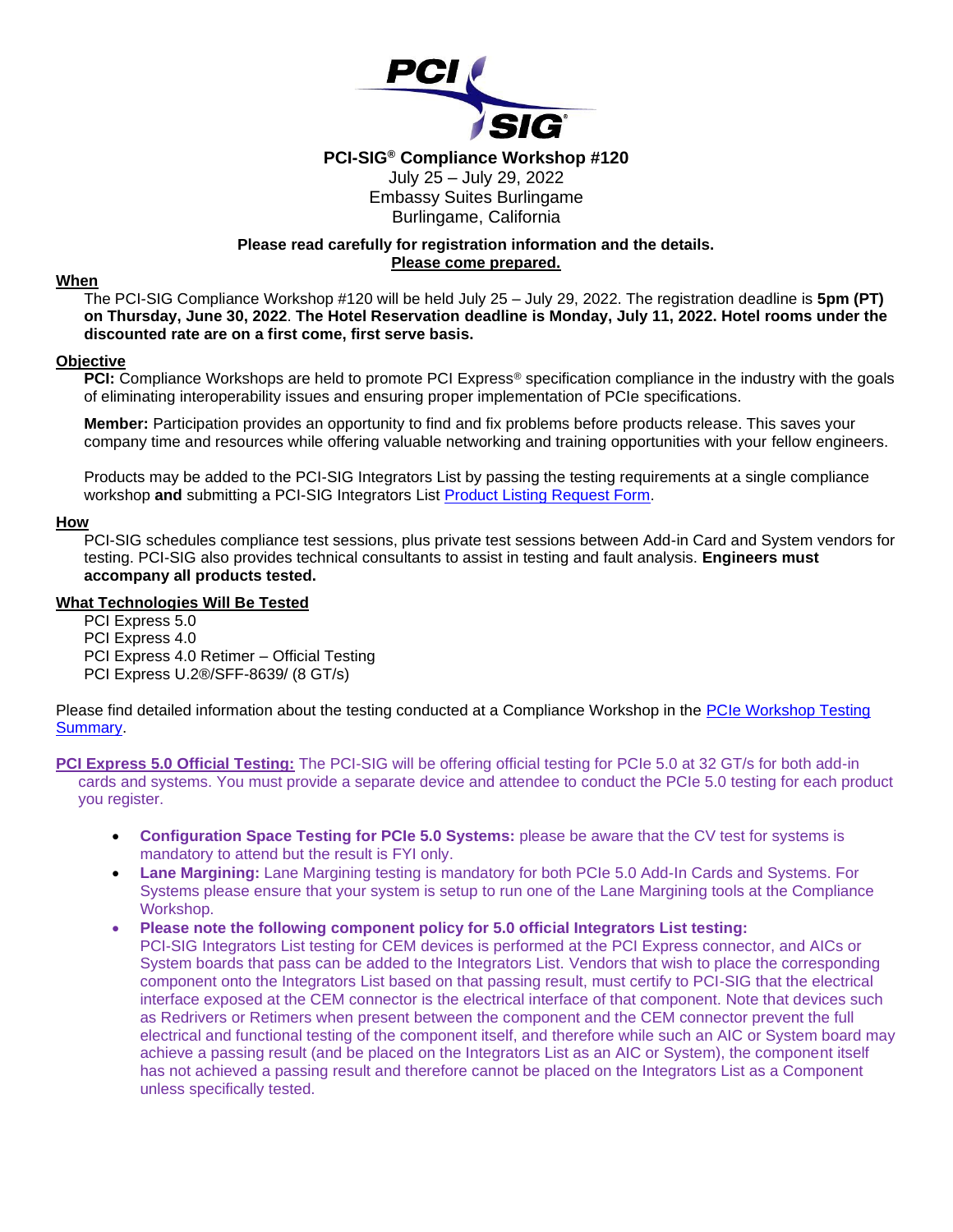**PCI Express 4.0 Official Testing:** The PCI-SIG will be offering official testing for PCIe 4.0 at 16 GT/s for both add-in cards and systems. You must provide a separate device and attendee to conduct the PCIe 4.0 testing for each product you register.

- **Lane Margining:** please be aware that the Lane Margining test that was conducted at previous FYI workshops will remain an FYI test for 4.0 Integrators List testing.
- **Please note the following component policy for 4.0 official Integrators List testing:**  PCI-SIG Integrators List testing for CEM devices is performed at the PCI Express connector, and AICs or System boards that pass can be added to the Integrators List. Vendors that wish to place the corresponding component onto the Integrators List based on that passing result, must certify to PCI-SIG that the electrical interface exposed at the CEM connector is the electrical interface of that component. Note that devices such as Redrivers or Retimers when present between the component and the CEM connector prevent the full electrical and functional testing of the component itself, and therefore while such an AIC or System board may achieve a passing result (and be placed on the Integrators List as an AIC or System), the component itself has not achieved a passing result and therefore cannot be placed on the Integrators List as a Component unless specifically tested.
- **PCI Express 4.0 Testing for Retimers:** PCI-SIG will also offer official testing of PCIe 4.0 Retimers. The PCIe 4.0 Retimer testing includes electrical and protocol testing per the applicable PCI Express 4.0 Test Specifications. The Retimer vendor can provide a CEM based adapter board for use in Add-In Card and System testing or must provide a short channel silicon evaluation board and necessary adapters to SMA test equipment connections.

Since Retimers are tested as both upstream port and downstream port two registrations are required for Retimers one as an Add-In Card and one as a System.

**PCI Express U.2/SFF-8639 (8 GT/s) Testing:** If you would like your device listed as **both** CEM and U.2, on the Integrators List, please ensure that you register \*TWO\* instances of your device – one for the SFF-8639/ PCI Express U.2 testing, and one for the CEM form factor (bringing your own adapter for CEM).

SFF-8639/PCI Express U.2 Cards must be registered separately from CEM based Cards. Please note that one person cannot escort both SFF-8639/PCI Express U.2 Cards and CEM based cards, you will need to register an additional attendee to manage the additional testing schedule. Please see the registration restrictions in the "How to Register" section.

### **Cost**

Attendance at this **Members Only** event is free. Please note that your credit card information will be collected for product registration(s); however, you will *not* be charged unless you do not bring your product to the event or your product registration is not cancelled by **5 PM PDT on Thursday, June 30, 2022**.

This event is non-hosted. Participants pay for their own travel, food, and hotel expenses. Lunch is provided for attendees Monday through Friday.

### **Where**

Embassy Suites Burlingame – San Francisco Airport Hotel 150 Anza Blvd. Burlingame, CA 94010

### **Shipping Instructions**

Please ensure your shipment does not arrive at the hotel prior to **Thursday, July 21, 2022**. If you would like to ship items to the hotel, **please ensure you complete the [group package delivery form](https://pcisig.com/sites/default/files/files/Group%20Package%20Delivery%20Form%20July%20-%20PCI%20SIG_0.pdf) and send to Kristin Basmajian using the contact information provided on the form.**

**Ship to:** Embassy Suites Burlingame – San Francisco Airport Waterfront, 150 Anza Blvd., Burlingame, CA 94010 USA **Tel:** 650-342-4600, Fax: 650-343-8137 **Attn:** Hold for (Your name / Your company name / Tel.) / April 18 –22, 2022 PCI-SIG / A. Foster

### **Hotel Reservations – Reserve your room early!**

\*Reservations cut-off date is Monday, **July 11, 2022**.To ensure the group rate is applied and the hotel has rooms available please make your reservations as soon as possible. Hotel rooms under the discounted rate are on a first come,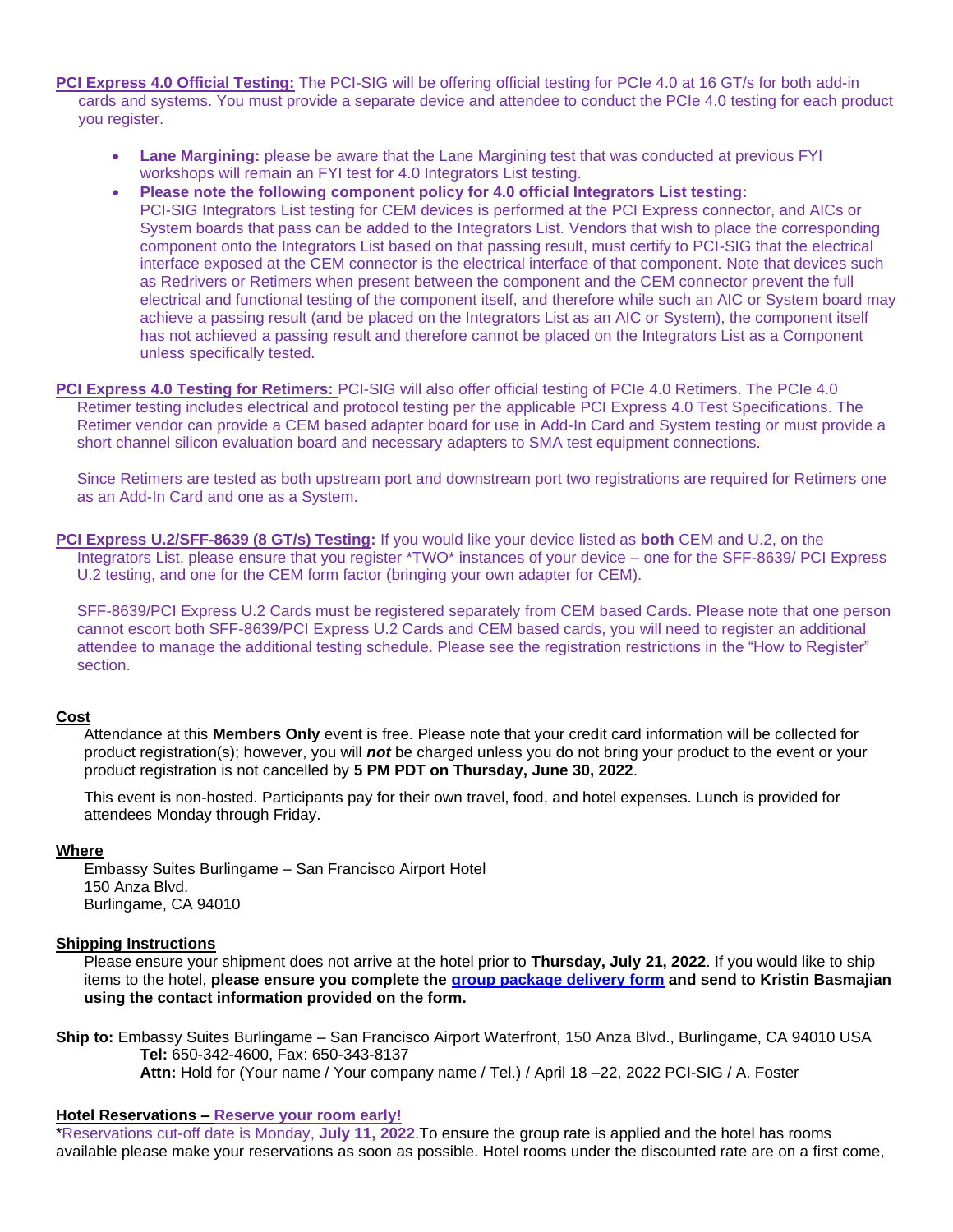When making a hotel reservation, please use our group specific page:

# **HOW TO REGISTER**

### **I. EVENT REGISTRATION**

- □ All Attendees MUST accompany a co-worker who is registered to test equipment.
- On-Line Registration <https://pcisig.com/events/compliance-workshop-120>
- Online registration ends at **5:00pm Pacific Time on Thursday, June 30, 2022.**

### **II. SLEEPING ROOM RESERVATIONS**

- Instructions are found above.
- **NOTE: A testing room must be reserved by the System vendor company to participate. The room** *reservation must check in on Sunday, July 24th with a checkout of Friday, July 29th .*

### **III. ON-SITE CHECK-IN**

 Name badges and test schedules will be distributed on the first day of the event from 8:00-8:45am (subject to change) outside the PCI-SIG Hospitality Suite. An email will be sent to all attendees if schedule and name badge pick up time has changed.

# PCI-SIG Compliance Workshop Test Syllabus

### **One-on-One Test Sessions**

PCI-SIG Compliance Workshops include one-on-one private 15 minute to one-hour test sessions between an Add-in Card vendor and a System vendor. System vendors and Add-in Card vendors will test their products in as many combinations as time and capabilities permit. The results of these test sessions are recorded and will be used as one of the elements in determining PCI-SIG compliance.

The one-on-one test sessions are held in hotel suites as reserved by the System vendors (Add-in Card vendors travel to the system vendor suites). The privacy of these sessions promotes willingness to test products that may not be fully "market ready." Additionally, vendors are able to establish contacts which enable a strong PCI Engineering community and encourage future cooperation for debugging and development.

# **Add-In Card Test Session**

PCI-SIG hosts staffed compliance test suites to test PCI Add-in Cards using test software and hardware to provide extensive testing for compliance against specific aspects of the appropriate PCI-SIG specification. Add-in Card vendors will be scheduled to visit each applicable compliance test suite during the compliance one-on-one test sessions. Results will be recorded and used as one of the elements in determining PCI-SIG compliance.

# **System Test Sessions**

PCI-SIG hosts staffed compliance test suites for testing System products. Commercially available PCI-SIG test cards and test software serve as the test platform for extensive testing for specific aspects of the system environment. System vendors will need to roam to the PCI-SIG approved test suite for compliance test sessions.

# **Integrators List Policy**

Products that pass 80% of one-on-one interoperability test sessions, pass all appropriate PCI-SIG compliance tests, **and** submit the [Product Listing Request Form,](https://pcisig.com/user/login?destination=node/add/integrator-list-item) may be listed on a PCI-SIG Integrators List. The Integrators List is used by a number of PCI-SIG companies to make product purchase decisions. When submitting the [Product Listing Request Form,](https://pcisig.com/user/login?destination=node/add/integrator-list-item) only one product will be listed per product tested at a PCI-SIG Compliance Workshop. A product may be submitted at any point following the workshop where the product was tested, there is no deadline.

### **Questions?**

If you have any questions, please contact PCI-SIG at Tel. (503) 619-0569 or Fax (503) 644-6708 or e-mail PCI-SIG Administration at [compliance@pcisig.com.](mailto:compliance@pcisig.com)

Thank you,